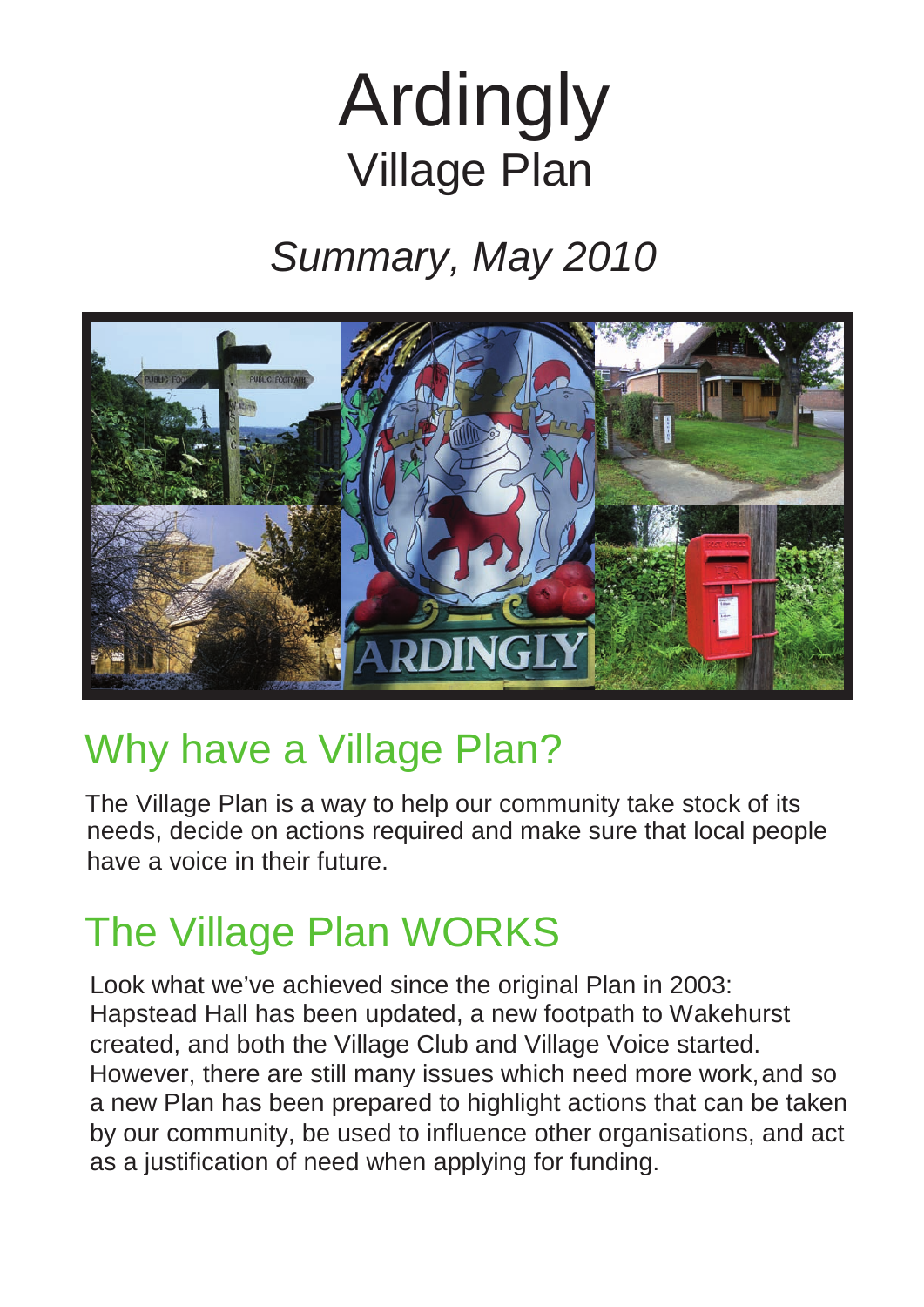# What has happened so far?

In the past year much work has been carried out including:

- Questionnaires were sent to all households;
- Local businesses, clubs and societies were consulted;
- Analysis of responses and identification of actions was undertaken;
- Displays were held at the Christmas Fair and Annual Parish Meeting.



# What matters to you

1. 'Traffic and Road Safety' was overwhelmingly the issue of greatest concern. This was also identified as the most important topic for residents in the original 2003 Plan.

2. The second topic which attracted considerable comment was that of 'Anti-Social Behaviour / Policing / Youth Engagement'. Various actions are proposed to address these linked issues.

3. 'Support for Local Shops' came out as the third issue that really matters to local residents.

These three issues are given a high priority in the Plan. Many other issues were also identified in the consultations, and these are reflected in the actions and projects in the new Plan.

Here's a taster of the main projects that are proposed: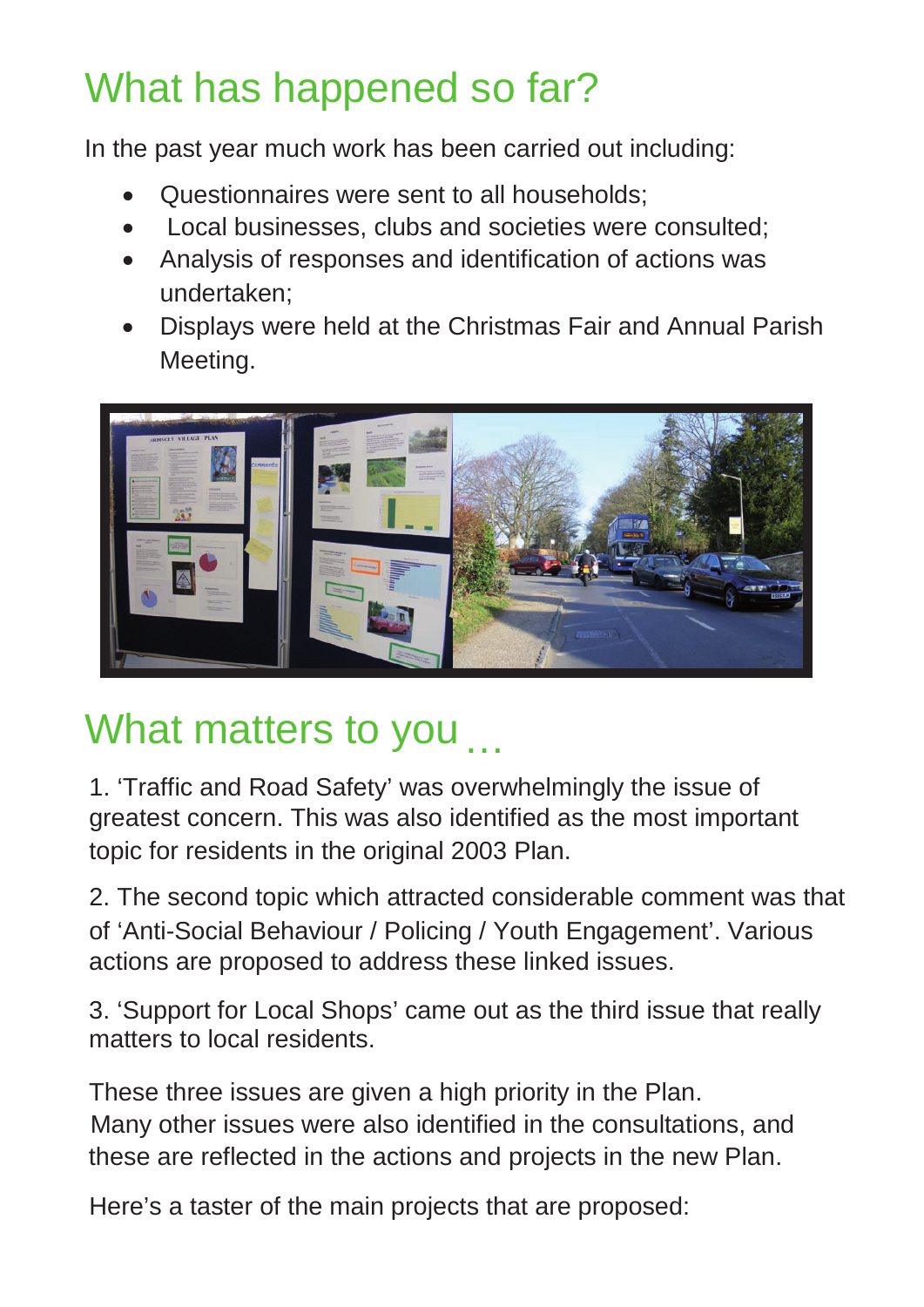# Action Plan…main projects

#### *1. Public Transport*

Request clear timetables, encourage car share and investigate Community Bus service.

#### *2. Personal Safety*

Support PCSO, implement Neighbourhood Watch and install extra lighting.

#### *3. Traffic / Road Safety / Parking*

Set up a Working Group to look at ways to reduce traffic speed. Review condition of pavements and reduce obstructions.

#### *4. Local Shops and Businesses*

Encourage use of Post Office, local shops and businesses.

#### *5. Environment*

Publish a Village Design Statement, encourage events that strengthen village character and promote 'green issues'. Continue search for allotments and promote alternatives. Improve footpath in recreation ground.

#### *6. Community Services*

Coordinate youth activities with local clubs, Churches, Councils and residents.

Publicise local events, Volunteer Service for residents needing help. Consider drainage of the sports pitches, resurface the tennis courts and investigate refurbishment of the pavillion.

#### *7. Communication*

Develop a Parish Website, support the Village Voice and arrange regular meetings with key partners.